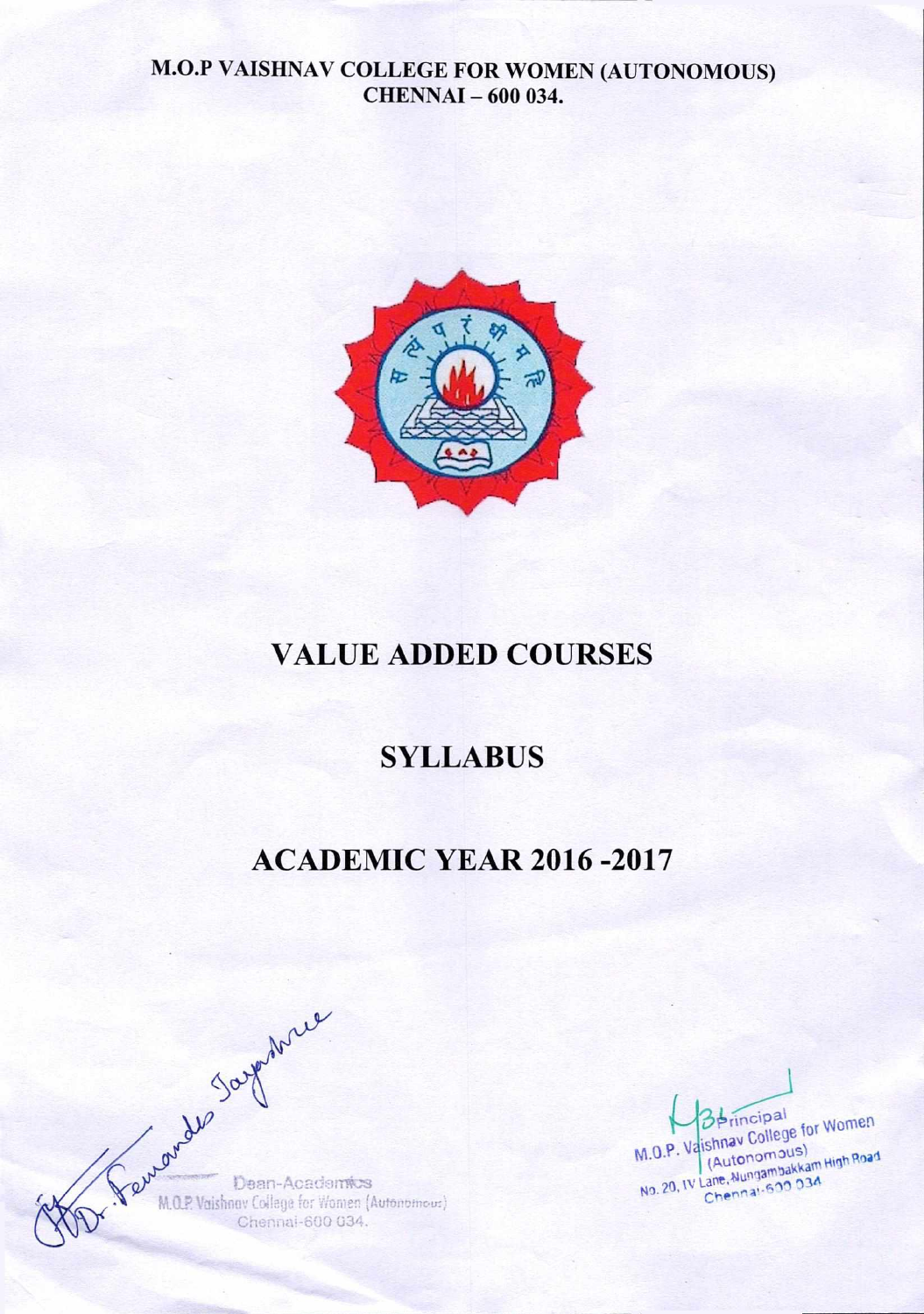# **List of Courses offered during the Academic Year 2016-2017**

| S.NO             | <b>COURSE CODE</b> | <b>NAME OF THE VALUE ADDED COURSES</b>      |
|------------------|--------------------|---------------------------------------------|
| 1.               | 15UICP301          | <b>ACCOUNTING SOFTWARE</b>                  |
| 2.               | 15UICP302          | <b>BUSINESS DATA ANALYSIS</b>               |
| 3.               | 15UICP303          | <b>CUSTOMER RELATIONSHIP MANAGEMENT</b>     |
| $\overline{4}$ . | 15UICP304          | <b>ONLINE TRADING</b>                       |
| 5.               | 15UICP305          | QUANTITATIVE APTITUDE                       |
| 6.               | 15UICP306          | <b>SCRIPT WRITING</b>                       |
| 7.               | 15UICP307          | VISUALISING AND COPYWRITING FOR ADVERTISING |
| 8.               | 15UICP308          | <b>WOMEN AND MANAGEMENT</b>                 |
| 9.               | 15UICP309          | WOMEN AND SOCIETY IN INDIA                  |
| 10.              | 15UICP310          | <b>SPOKEN HINDI</b>                         |
| 11.              | 15UICP311          | <b>SOCIAL ETIQUETTE</b>                     |
| 12.              | 15UICP312          | <b>BASICS OF COMPUTING SKILLS</b>           |
| 13.              | 15UICP313          | <b>WORK PLACE COUNSELLING</b>               |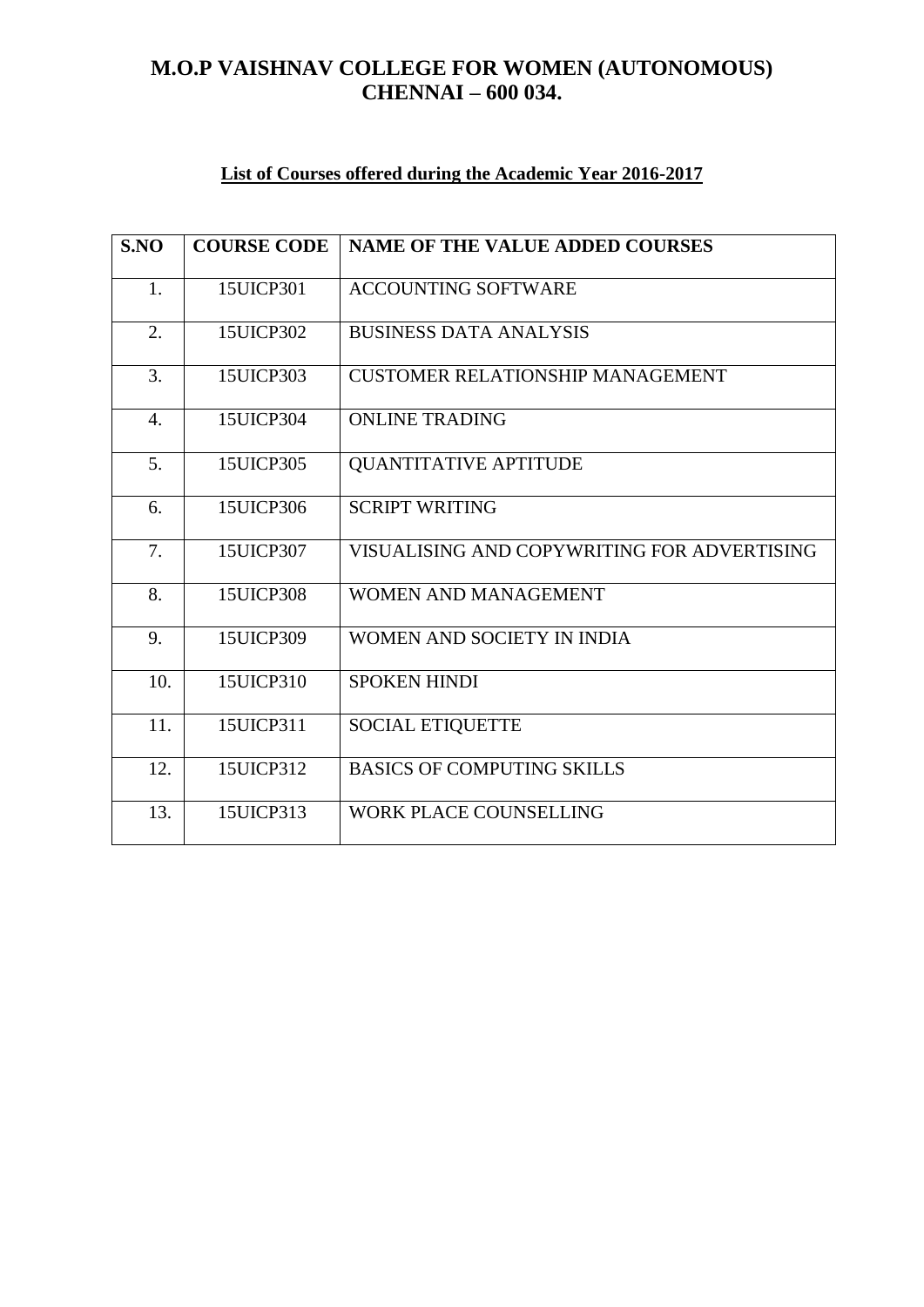#### **VALUE ADDED COURSE - ACCOUNTING SOFTWARE**

| Course Code: 15UICP301 | Course Type: Theory $\&$ | Lecture Hours: 10 |
|------------------------|--------------------------|-------------------|
|                        | <b>Practical</b>         | Lab Hours: 20     |

#### **COURSE OBJECTIVES (Co)**

- To provide an overview of the use of accounting in business
- To give an understanding of the practical applications of the branches of accounting
- To enable students to read and understand the basic corporate financial statements and reports and the implications contained therein.

#### **UNIT I**

#### **Introduction to accounting**

Accounting terms, Concepts and convention, Book-keeping and accounting, Branches in accounting, accounting equation.

#### **UNIT II**

#### **Financial Accounting**

Golden Principles of accounting, Transaction - Journal, Ledger, Trial Balance

#### **UINIT III**

# **Cost Accounting**

Preparation of cost sheet, tenders and quotation

## **UNIT IV**

# **Management Accounting** Preparation of Budgets.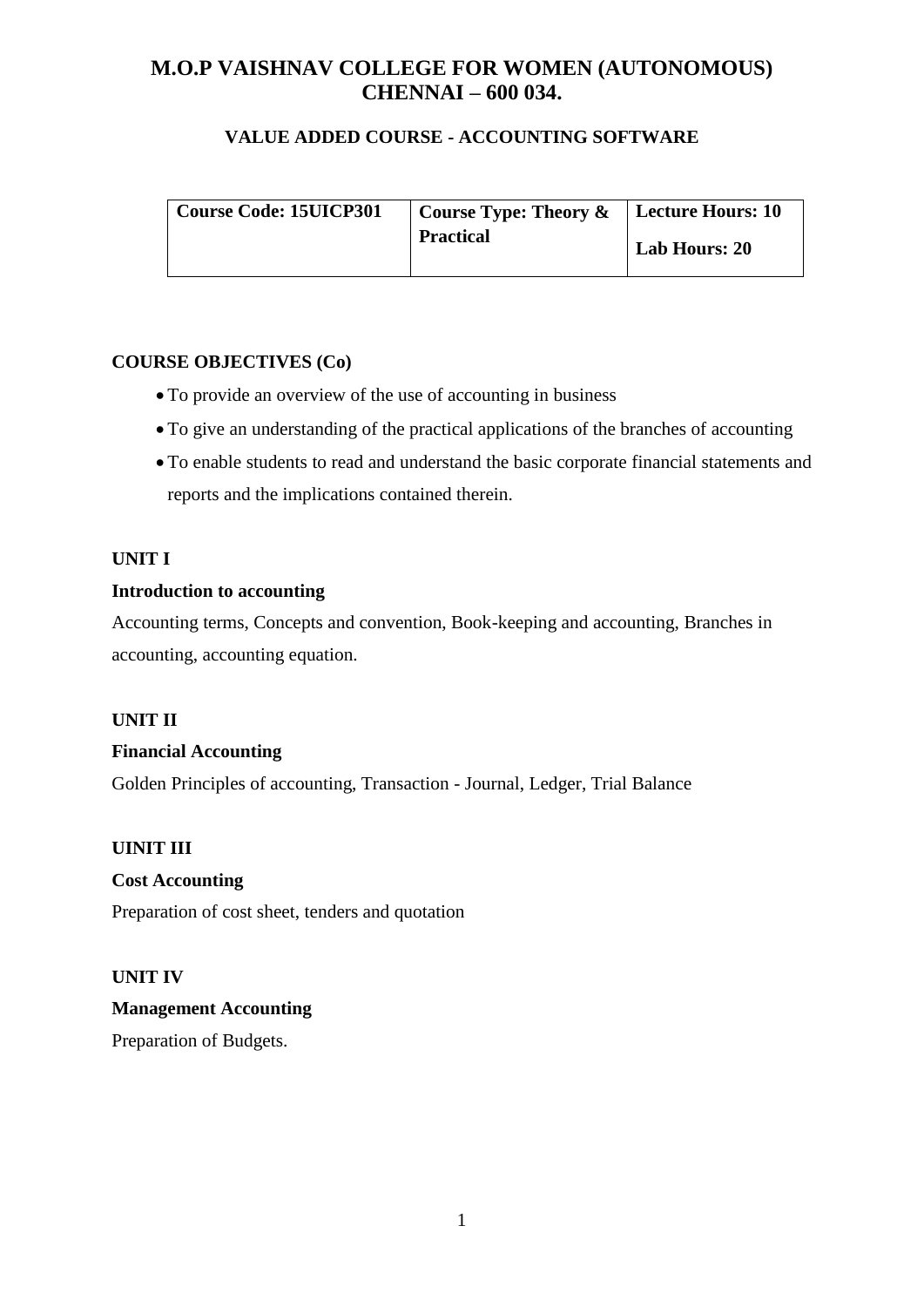#### **UNIT V**

#### **Accounting Software**

Computerized accounting- Installing Tally- Features & Procedure for Installing Tally-Changing default settings, Introduction to Tally - Opening screen of Tally- Creating company-Selecting company- shutting a company- altering company- configuring company, Inventory Information- Creation of stock group (Displaying, altering and deleting groups)- Stock item ( Displaying, altering and deleting item)- Units of measure, Accounting Information – Ledgersingle and multiple ledgers (Displaying, altering and deleting ledger)

- T.S.Reddy & amp; Dr.A.Murthy(2016), Financial Accounting, Margham Publications, Chennai.
- T.S.Reddy & amp; Y.Hari Prasad Reddy(2017), Cost and Management Accounting, Margham Publications, Chennai.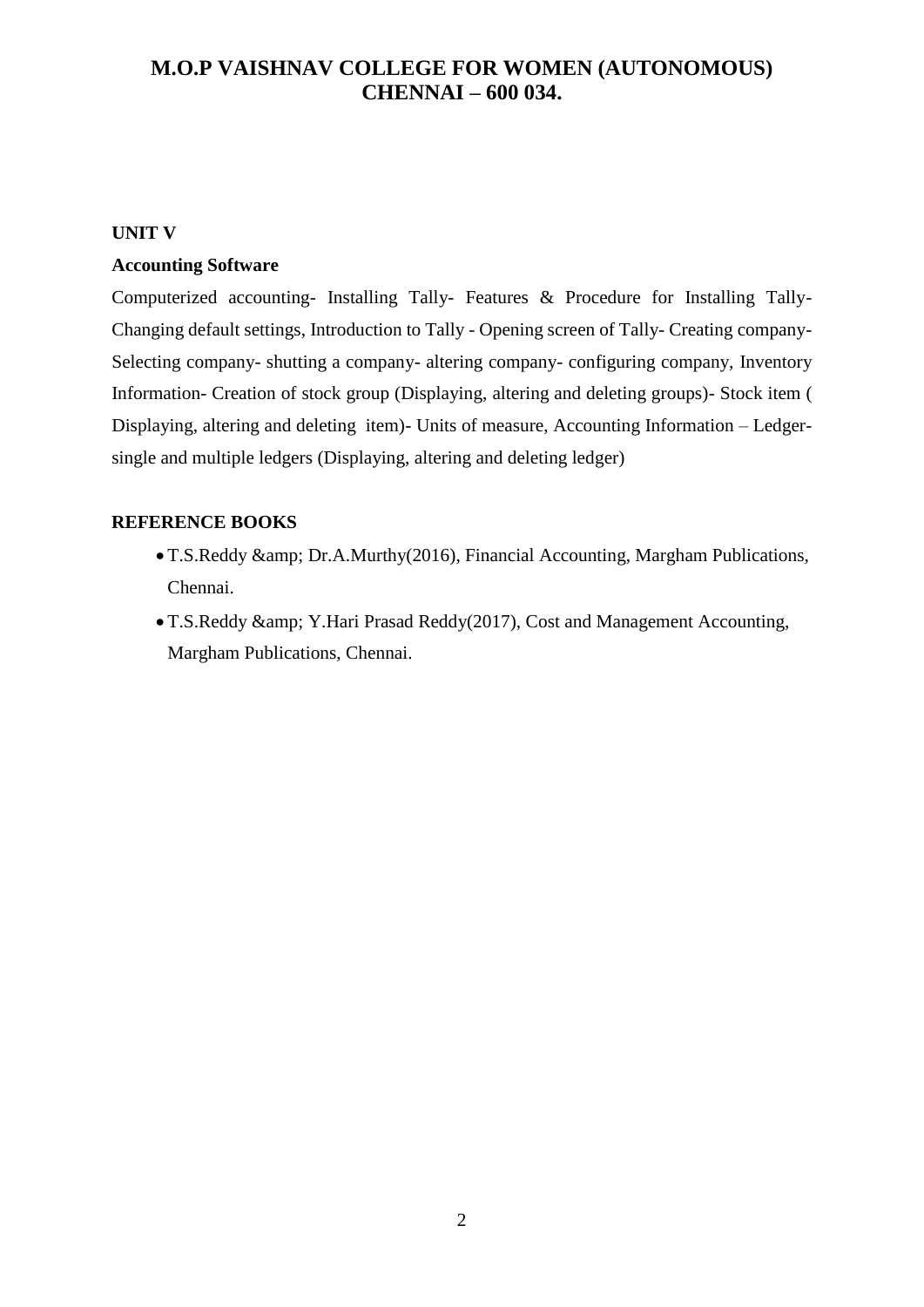#### **VALUE ADDED COURSE - BUSINESS DATA ANALYSIS**

| Course Code: 15UICP302   Course Type: Theory   Lecture Hours: 20 |                          |
|------------------------------------------------------------------|--------------------------|
|                                                                  | Tutorial Hours: 5        |
|                                                                  | <b>Activity Hours: 5</b> |

#### **COURSE OBJECTIVES (Co)**

- To effectively use the technology in Spreadsheets
- To analyze business data for business proposals, opportunity evaluation, financial reports, or any other business finance application
- To develop the students ability to deal with numerical and quantitative issues in business

#### **UNIT I**

#### **Spreadsheet Fundamentals, - Reporting & Representation**

Analysis of different data types, - Formatting Concepts and styles, - Usage of various Shortcut Keys

#### **UNIT II**

#### **Functions for Analysis**

Working with various Functions other than SUM - MAX - MIN - AVERAGE such as:

Text functions (Left - Right - Mid - Len - Proper - Trim - Text - Value)

Math Functions (Int - Ceiling - Floor - Mod - Round - Randbetween - Sumif(s) - Countif(s) -

Averageif(s) - Iferror

Date Functions (Year - Month)

Logical Functions (IF - AND - OR - NOT)

Statistical Functions (Count - Counta - Countblank - Large - Small)

Interest Calculation - PV - RATE - NPER - FV - PMT - IPMT - PPMT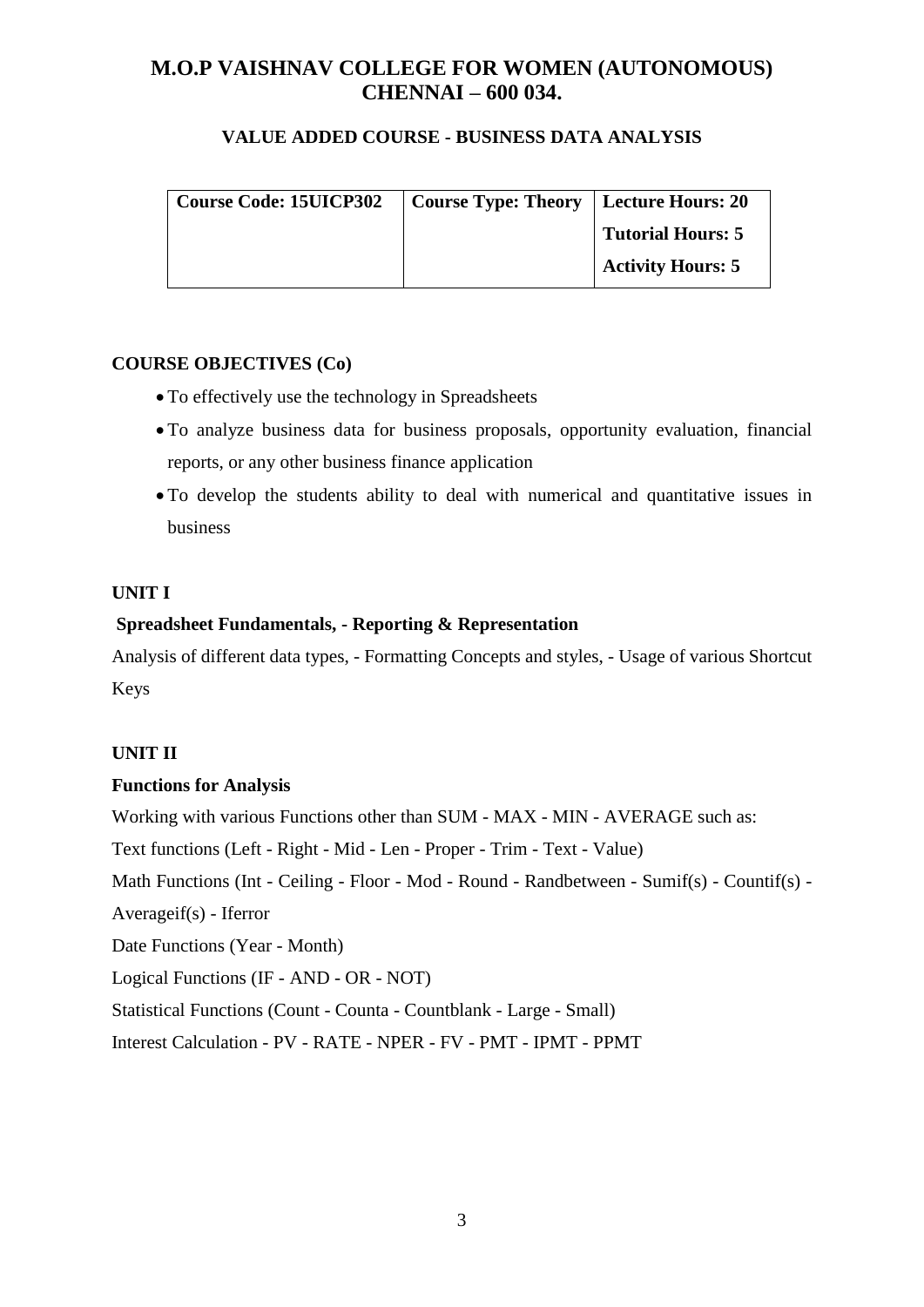#### **UNIT III**

#### **Lists and Data Management Techniques**

Sorting Lists, Sorting in Ascending/Descending Order, Finding/Replacing Data Sub-Totals – The Automatic and Manual Processes for calculating Sub-Totals. All About AutoFilters, All About Pivot Tables for Analytical use Protecting data for Analysis - partial protection

#### **UNIT IV**

#### **Business Analysis Tools – What-If Analysis Concepts**

Precedents - Dependents - What-If Analysis using Goal Seek - Working effectively with Scenario Manager

#### **UNIT V**

Understanding single and Double input Data Tables - Company Performance Analysis.

- Business Analysis 3rd Edition, Que Publishers Authored by Conrad Carlberg
- Microsoft Excel 2007 Data Analysis and Business Modeling2011, Authored by Wayne L Winston, Microsoft Office Press
- Master Visually Excel 2007 by Wiley Publishing Inc., Authored by Elaine Marmel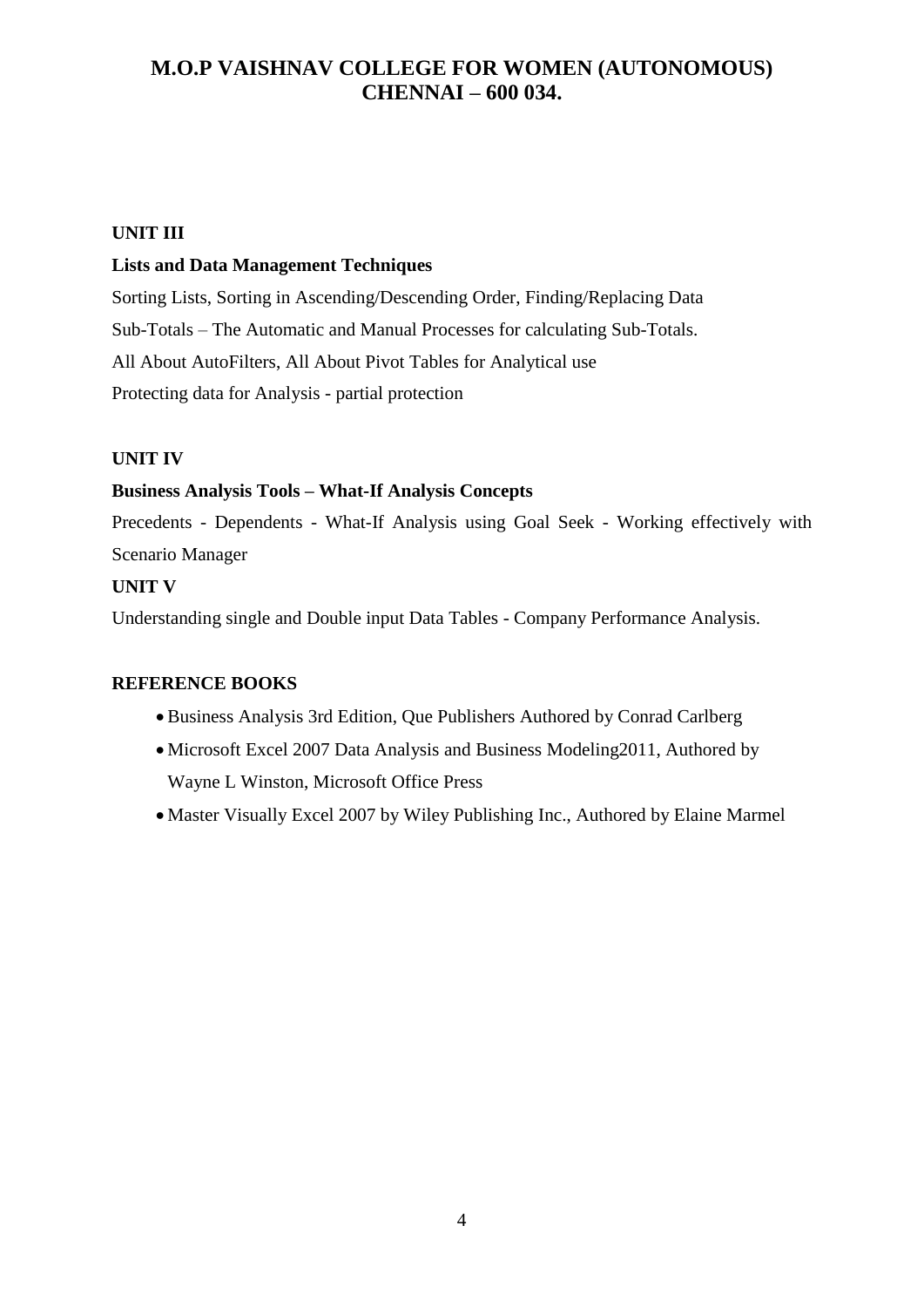#### **VALUE ADDED COURSE - CUSTOMER RELATIONSHIP MANAGEMENT**

| <b>Course Code: 15UICP303</b> | Course Type: Theory | Lecture Hours: 20        |
|-------------------------------|---------------------|--------------------------|
|                               |                     | <b>Tutorial Hours: 5</b> |
|                               |                     | <b>Activity Hours: 5</b> |

#### **COURSE OBJECTIVES (Co)**

- To make the students understand the organizational need, benefits and process of creating long term value for individual customers
- To create awareness about formulation and implementation of various CRM
- To make students recognize CRM impact on sales and marketing strategies

#### **UNIT I**

#### **Introduction to CRM & its Fundamentals**

Conceptual foundations of CRM

#### **UNIT II**

**Customer Value**  Building customer relationship

#### **UNIT III**

**Customer Value to Make Marketing Decisions**  Economics of CRM

#### **UNIT IV**

CRM in B-C markets

CRM in B – B market

#### **UNIT V**

#### **The CRM Road Map**

Operational issues in implementing CRM

#### **REFERENCE BOOK**

 Shainesh, G and Jagdish N, Sheth "Customer Relationship Management", Macmillan, 2006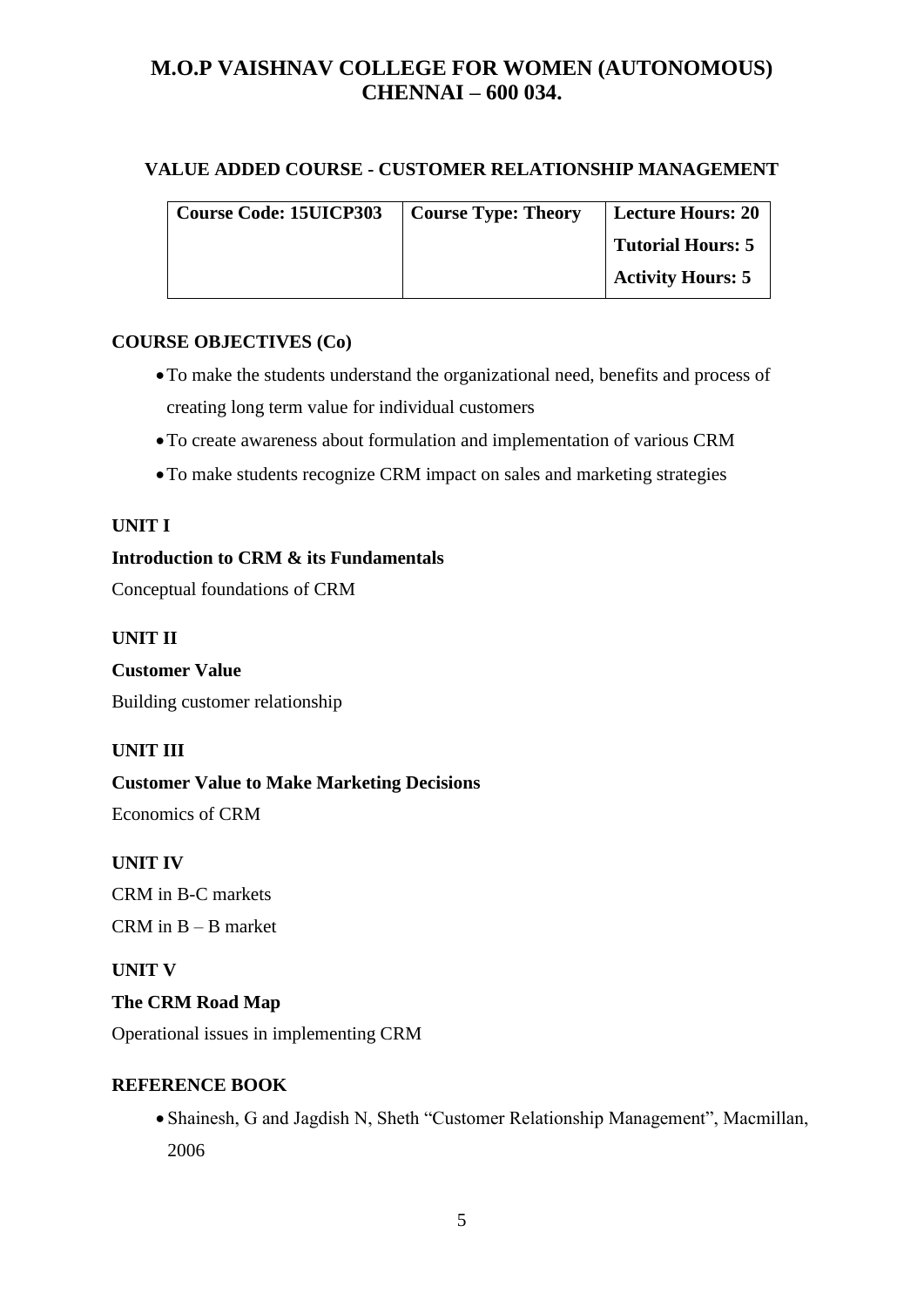#### **VALUE ADDED COURSE - ONLINE TRADING**

| <b>Course Code: 15UICP304</b> | <b>Course Type: Theory   Lecture Hours: 20</b> |                          |
|-------------------------------|------------------------------------------------|--------------------------|
|                               |                                                | <b>Tutorial Hours: 5</b> |
|                               |                                                | <b>Activity Hours: 5</b> |

#### **COURSE OBJECTIVES (Co)**

- To familiarize the students to the concept of Online Trading
- To emphasis the concept of efficient market
- To understand the latest developments in online trading

#### **UNIT I**

#### **Primary Market**

Initial Public Offer (IPO) – Introduction

#### **UNIT II**

#### **Secondary Market**

Role and Functions of:

- Securities and Exchange Board of India (SEBI),
- Stock Exchanges,
- Stock Price Indices,

#### **UNIT III**

#### **Trading**

- Logging on
- Log Off/Exit from the Application
- Invoking An Inquiry Screen
- Market Watch
- Previous Trades
- Outstanding Orders
- Activity Log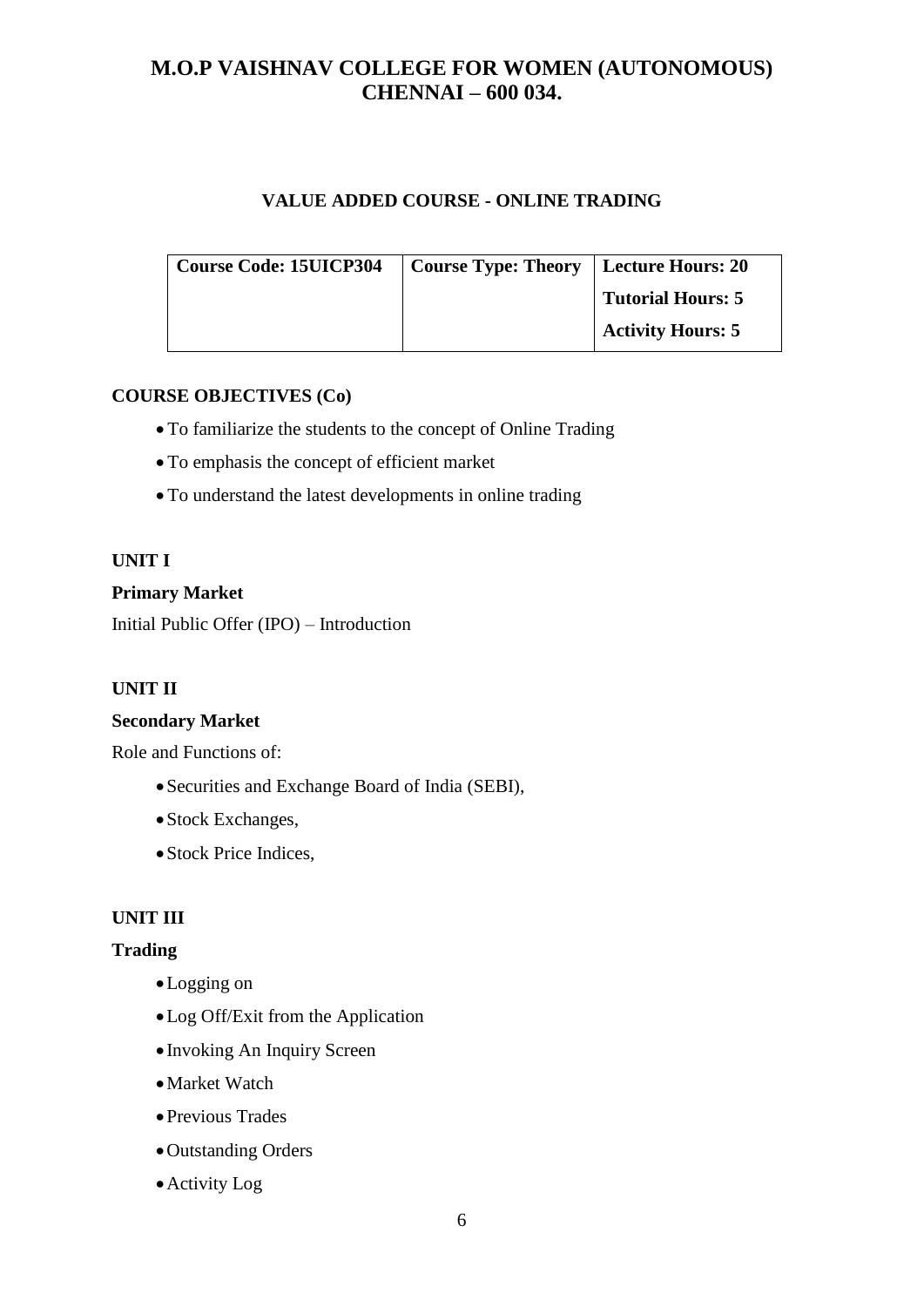- Order Status
- Market Movement

#### **UNIT IV**

#### **Methodology**

Fundamental Analysis

Technical Analysis

#### **UNIT V**

#### **Strategies**

- Investment Strategies
- Swing Trading Strategies
- Day Trading Strategies

- Guide to Indian Stock marketing by Jithendra Gala
- 36strategies for Striking it rich in Commodity Trading by Ashu Dutt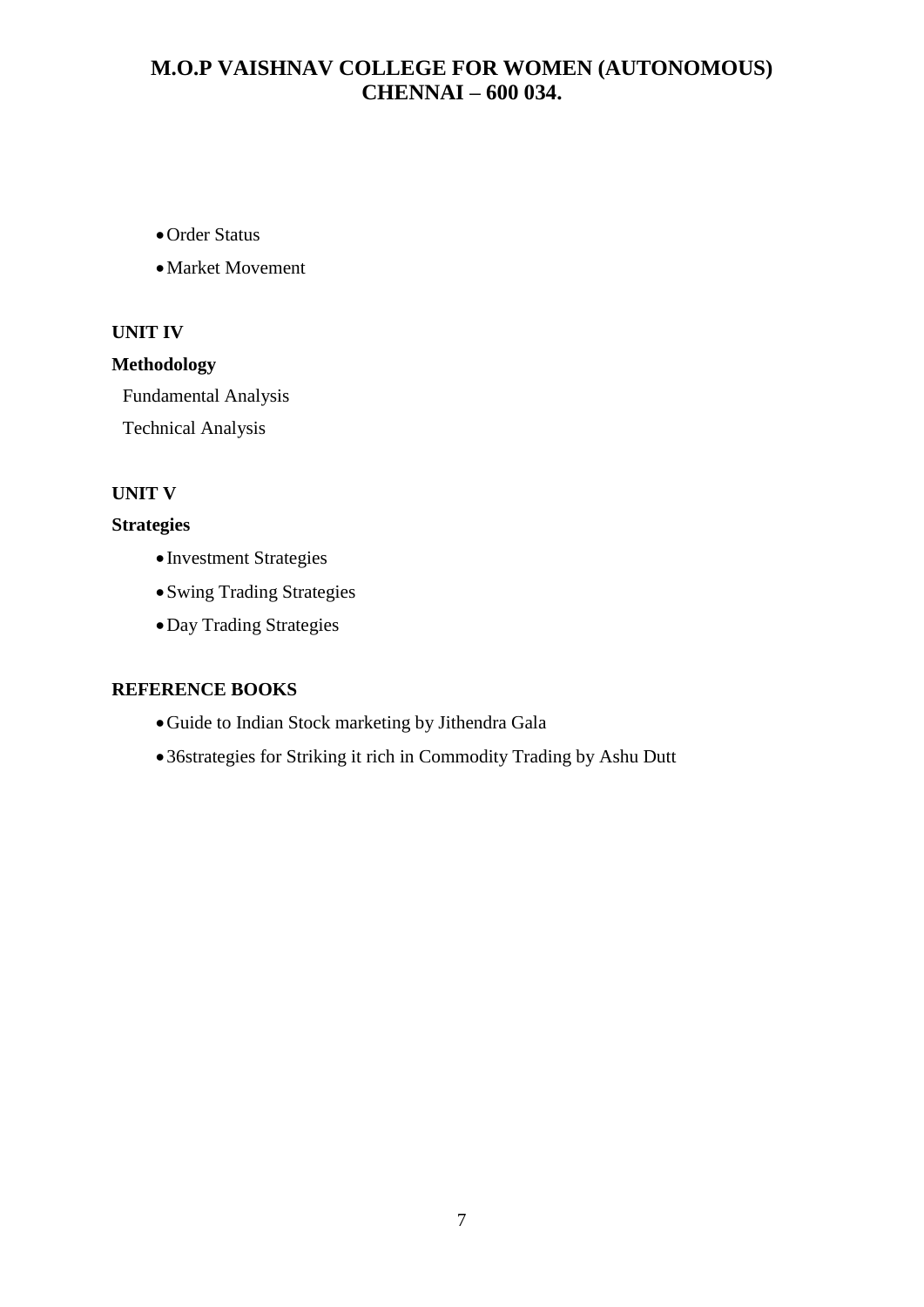#### **VALUE ADDED COURSE - QUANTITATIVE APTITUDE**

| <b>Course Code: 15UICP305</b> | Course Type: Theory   Lecture Hours: 20 |                          |
|-------------------------------|-----------------------------------------|--------------------------|
|                               |                                         | Tutorial Hours: 5        |
|                               |                                         | <b>Activity Hours: 5</b> |

#### **COURSE OBJECTIVES (Co)**

- To develop students' ability in logical, analytical and reasoning skills in problem solving
- To enhance heuristic, systematic, critical and lateral thinking
- To make students understand the relevance and need of quantitative methods for making business decisions

#### **UNIT I**

#### **Arithmetic Ability**

Percentage, Problems on Numbers and ages.

#### **UNIT II**

**Series Completion**

Number series, Alphabet series

#### **UNIT III**

**Analogy** Completing the Analogous pair.

**UNIT IV Coding- Decoding** Letter Coding, Direct Letter Coding

**UNIT V**

**Data Interpretation** Tabulation, Pie chart, Line graph.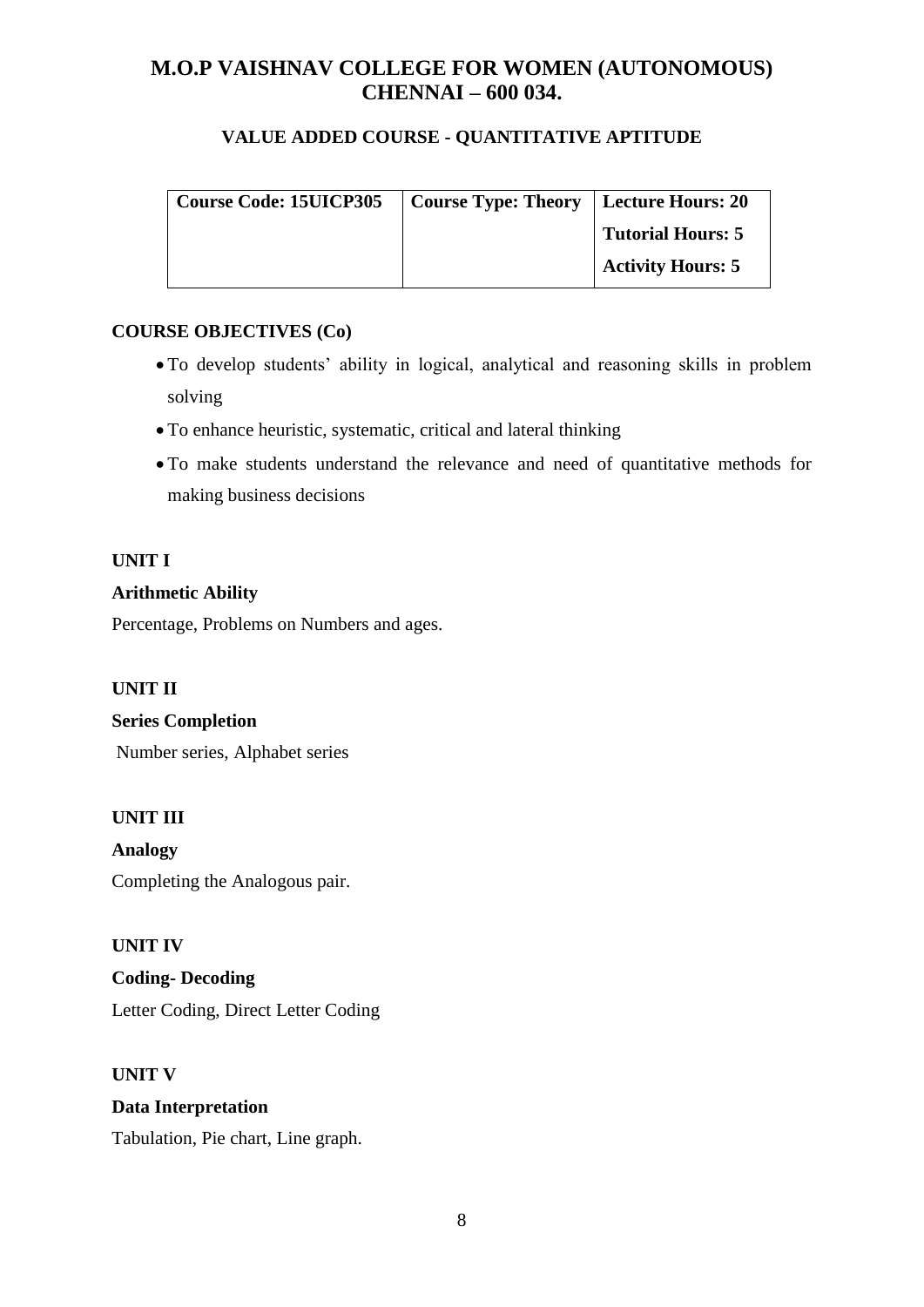- R. S. Aggarwal (2012), Quantitative Aptitude for M.B.A, S,Chand & amp; Company, New Delhi.
- R. S. Aggarwal (2012), A Modern Approach to Verbal & amp; Non-Verbal Reasoning, S.Chand & amp; Company, New Delhi.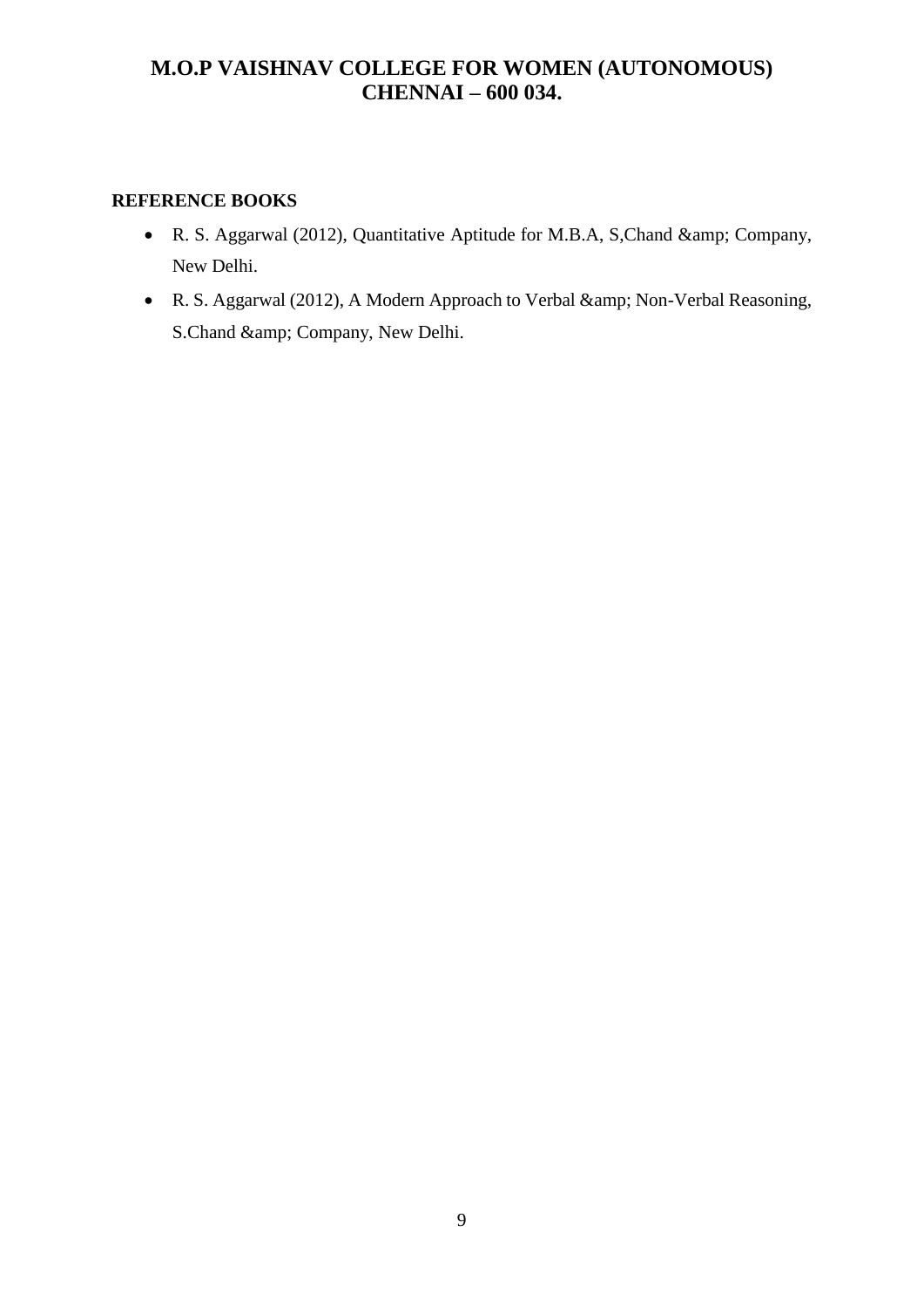#### **VALUE ADDED COURSE - SCRIPT WRITING**

| <b>Course Code: 15UICP306</b> | Course Type: Theory   Lecture Hours: 20 |                          |
|-------------------------------|-----------------------------------------|--------------------------|
|                               |                                         | <b>Tutorial Hours: 5</b> |
|                               |                                         | <b>Activity Hours: 5</b> |

#### **COURSE OBJECTIVES (Co)**

- To understand the narrative structure of film.
- To learn the skills required to write for different medium
- To introduce students to the skills and knowledge in a range of writing and editing techniques required of the professional writer

#### **UNIT I**

Narrative: Film Narrative structure, Types of Narrative.

Genre: Introduction and Types

#### **UNIT II**

Understanding Media Audience, Feedback, Targeting Women and Children.

#### **UNIT III**

Writing of Print

#### **UNIT IV**

Writing for Radio Writing for Television

#### **UNIT V**

Writing for New Media

- Straczynski, J. Michael "The complete book of Scriptwriting", 1996, Writer's Digest Books, Cincinnati, Ohio.
- Moritz, Charlie, "Scriptwriting For Screen" ,Second Edition, Routledge, 2008, Newyork.
- Chatman, Seymour, " Story and Discourse: Narrative Structure in Fiction and Film", Cornell University Press, USA.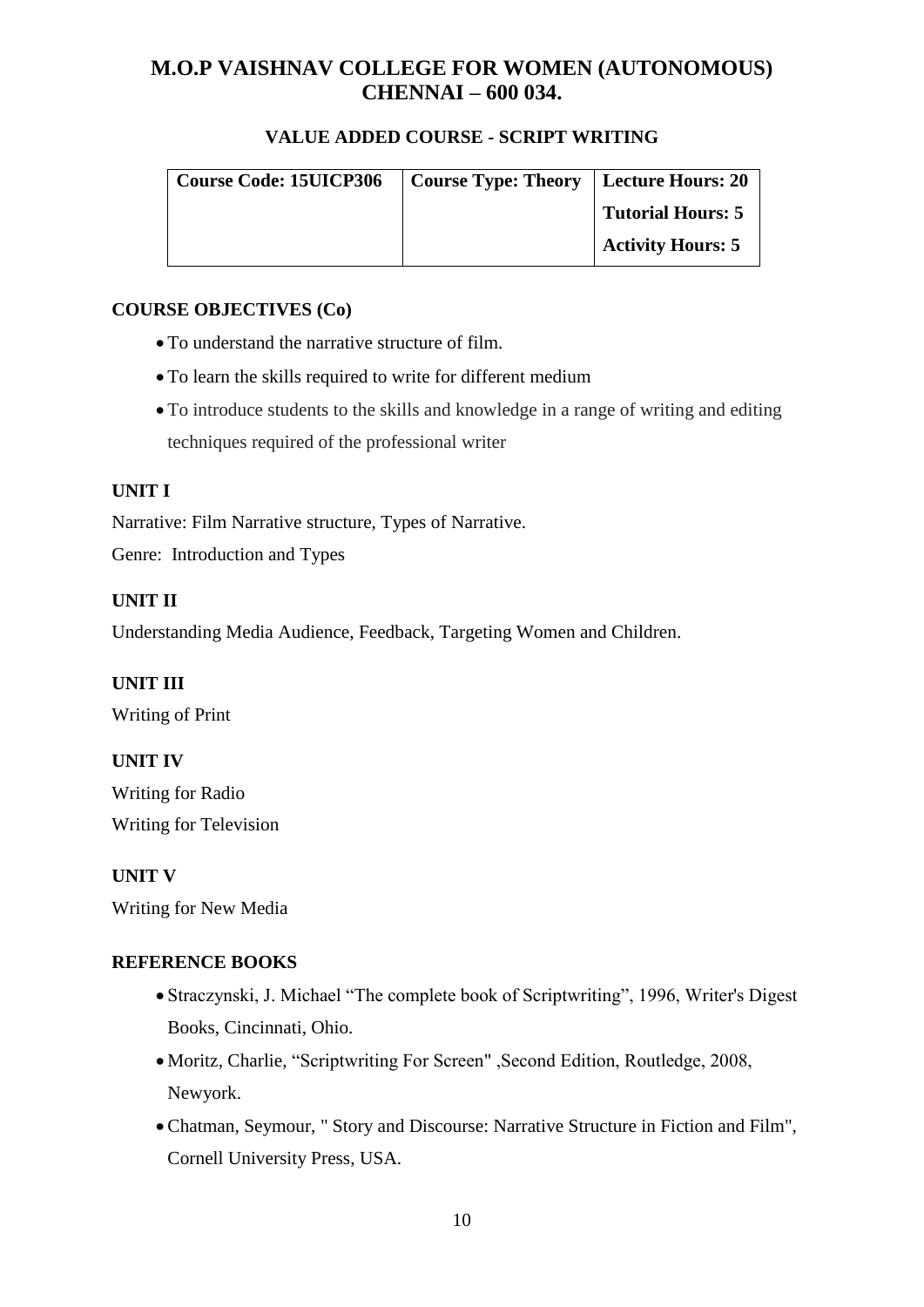#### **VALUE ADDED COURSE- VISUALIZING AND COPY WRITING FOR**

#### **ADVERTISING**

| <b>Course Code: 15UICP307</b> | <b>Course Type: Theory</b> | <b>Lecture Hours: 20</b> |
|-------------------------------|----------------------------|--------------------------|
|                               |                            | <b>Tutorial Hours: 5</b> |
|                               |                            | <b>Activity Hours: 5</b> |

#### **COURSE OBJECTIVES (Co)**

- To orient students into the World of Advertising.
- To understand the significance of copy and art in Advertising.
- To understand the nuances of Strategizing in Advertising.

#### **UNIT I**

Overview of the Advertising: World and Indian perspective

#### **UNIT II**

Creativity in Advertising, Writing for Different Media: Style and Formats

Copywriting, Creative Writing.

#### **UNIT III**

Visualization in Advertising, Elements and Principles of Design, Typography, Logo,

Illustration, Layout design.

#### **UNIT IV**

Discussing the successful Advertising Campaign

Target Audience Analysis

#### **UNIT V**

Understanding Media and Communication Strategy-Introduction to IMC components

- Bly, Robert W "The Copywriter's Handbook" , 3 rd Edition, An Owl Book, Henry Halt &
- Company, Newyork.
- Arens, Bovee , "Advertising Excellence"
- Yeshin Tony, " Advertising", Thomson (2006) , CTPS ,China.
- Green, Jen " Advertising", Ethical Debates , 2012, Rosen Central, Newyork.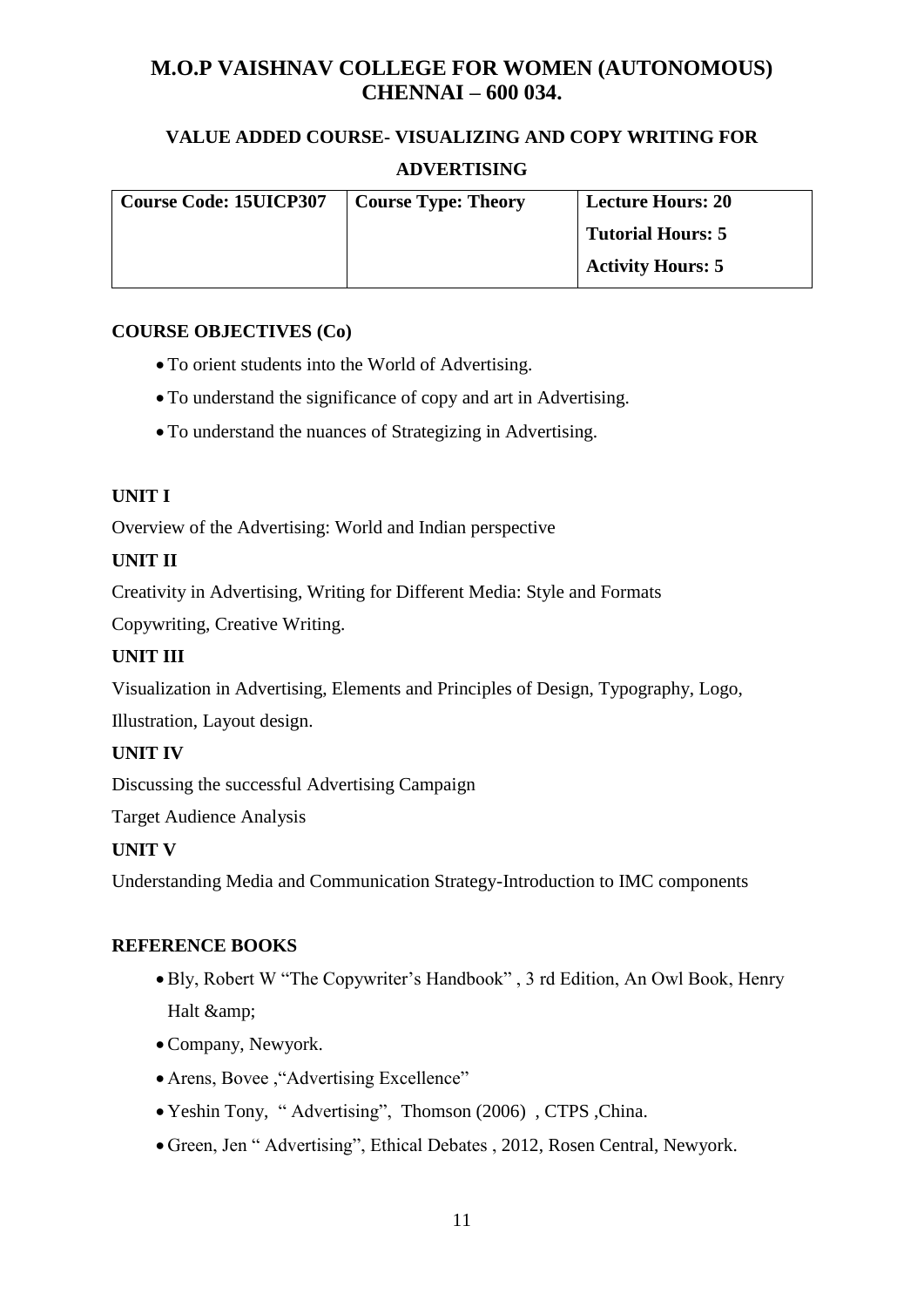#### **VALUE ADDED COURSE - WOMEN AND MANAGEMENT**

| <b>Course Code: 15UICP308</b> | Course Type: Theory   Lecture Hours: 20 |                          |
|-------------------------------|-----------------------------------------|--------------------------|
|                               |                                         | <b>Tutorial Hours: 5</b> |
|                               |                                         | <b>Activity Hours: 5</b> |

#### **COURSE OBJECTIVES (Co)**

- To expose the students the gender issues in management
- To make students aware of the challenges that the women face in Management positions in different areas of decision making.
- To engender the field of management and equip students with the gender sensitive perceptions with regard to management

#### **UNIT I**

Gender issues in Management – characteristics of organizations and the expectations – Gender insensitive environment-superwoman concept- challenge of delivering goods - guilt of professional mothers-family workplace social links-woman friendly workplaces, child care.

#### **UNIT II**

Need for Management Education to Women –development of gender sensitive management skills for women, need for women friendly environment-flexible working hours.

#### **UNIT III**

Women in leadership and management positions and experiences in administrationgovernance- executive positions- - politics- entrepreneurship- other managerial positions

#### **UNIT IV**

Differences in social communication - glass ceiling- chilly climate-tokenism- Need for capacity building for women managers.

#### **UNIT V**

Case studies of any two successful Indian Women Managers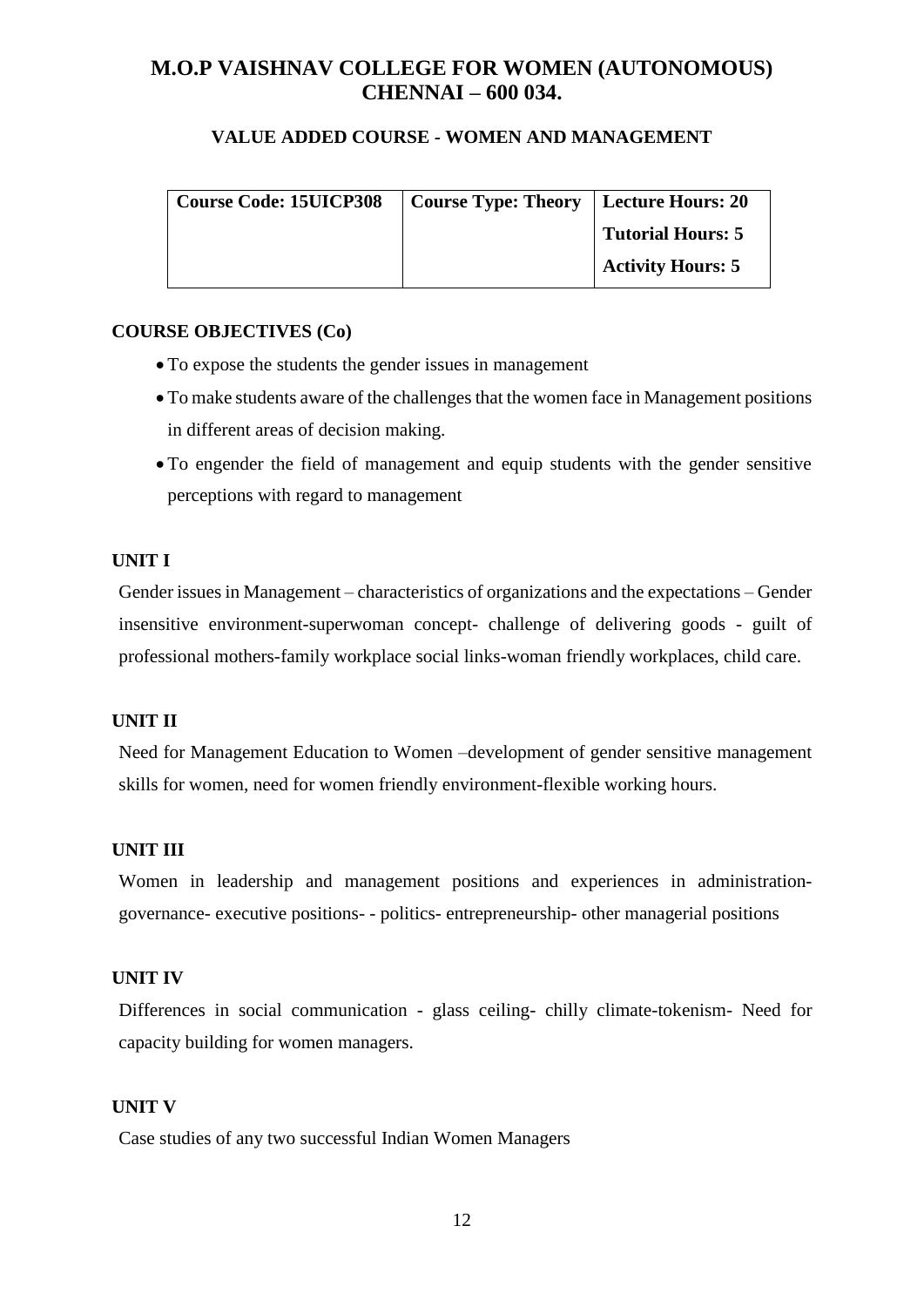#### **REFERENCE BOOKS**

- Parikh Indira J and Kollan Bharti. "Women Managers From Myth To Reality," *Iima Working Papers* 2004-03-06, Indian Institute Of Management Ahmedabad, Research And Publication Department, 2004.
- Pawan S. Budhwar **,** Debi S. Saini And Jyotsna Bhatnagar. "Women In Management In The New Economic Environment: The Case Of India" *Asia Pacific Business Review,* 11. 2 (2005): 179 – 193.

 Guendouzi, Jackie. " The Guilt Thing: Balancing Domestic And Professional Roles" *Journal Of Marriage And The Family* 68:44(2006): 901-909.

 "The Glass Ceiling: Smashed or Still Holding Strong?" *Human Resource Management International Digest*, 14.3 (2006.): 19-21.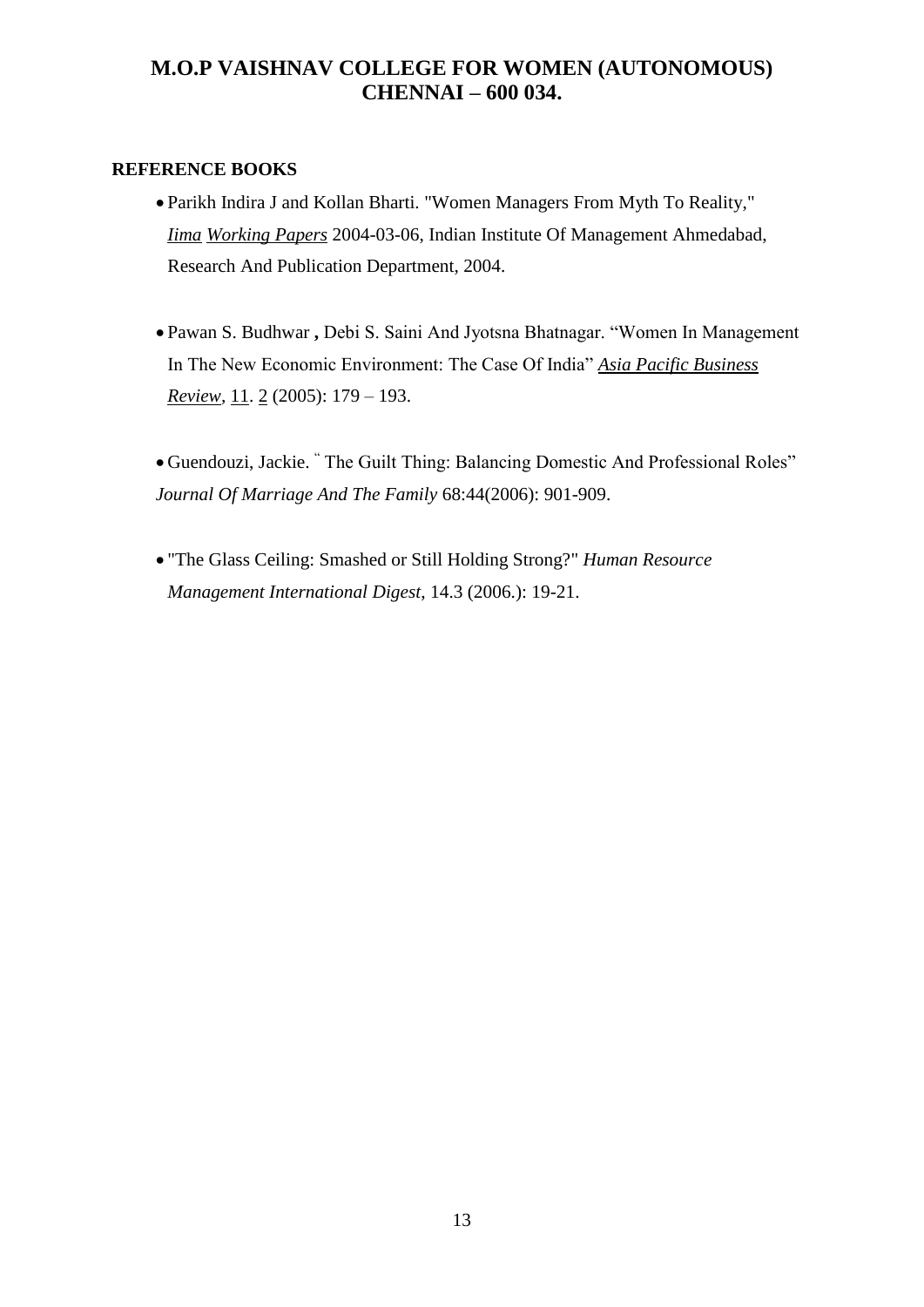#### **VALUE ADDED COURSE - WOMEN AND SOCIETY IN INDIA**

| <b>Course Code: 15UICP309</b> | Course Type: Theory   Lecture Hours: 20 |                          |
|-------------------------------|-----------------------------------------|--------------------------|
|                               |                                         | Tutorial Hours: 5        |
|                               |                                         | <b>Activity Hours: 5</b> |

#### **COURSE OBJECTIVES (Co)**

- To familiarize students with the specific cultural contexts of women in India
- To orient the students regarding Theories of Gender Relations, Position of Women in India Society
- To imbibe knowledge about Economic Development, Women and Work Force Labour

#### **UNIT I**

Women's position from Vedic times to the present, women participation in India's independence movement.

#### **UNIT II**

Social construction of gender and gender roles- Socialisation- Institutions of

socialization

#### **UNIT III**

Women in family – marriage, working women-multi-tasking, Women and health issues

#### **UNIT IV**

Women's issues, violence against women, empowerment measures

#### **UNIT V**

Women and globalization- women at the workplace, changing working conditions and work place related issues.

- Altekar, A.S. The Position of Women in Hindu Civilization, Delhi: Motilal Banarasidass, 1983.
- Desai, N and M. Krishnaraj. Women and Society in India. Delhi: Ajantha, 1987. Forbes, G.. Women In Modern India. New Delhi: CUP, 1998 Sharmila Rege. Sociology Of Gender London: Sage, 2003.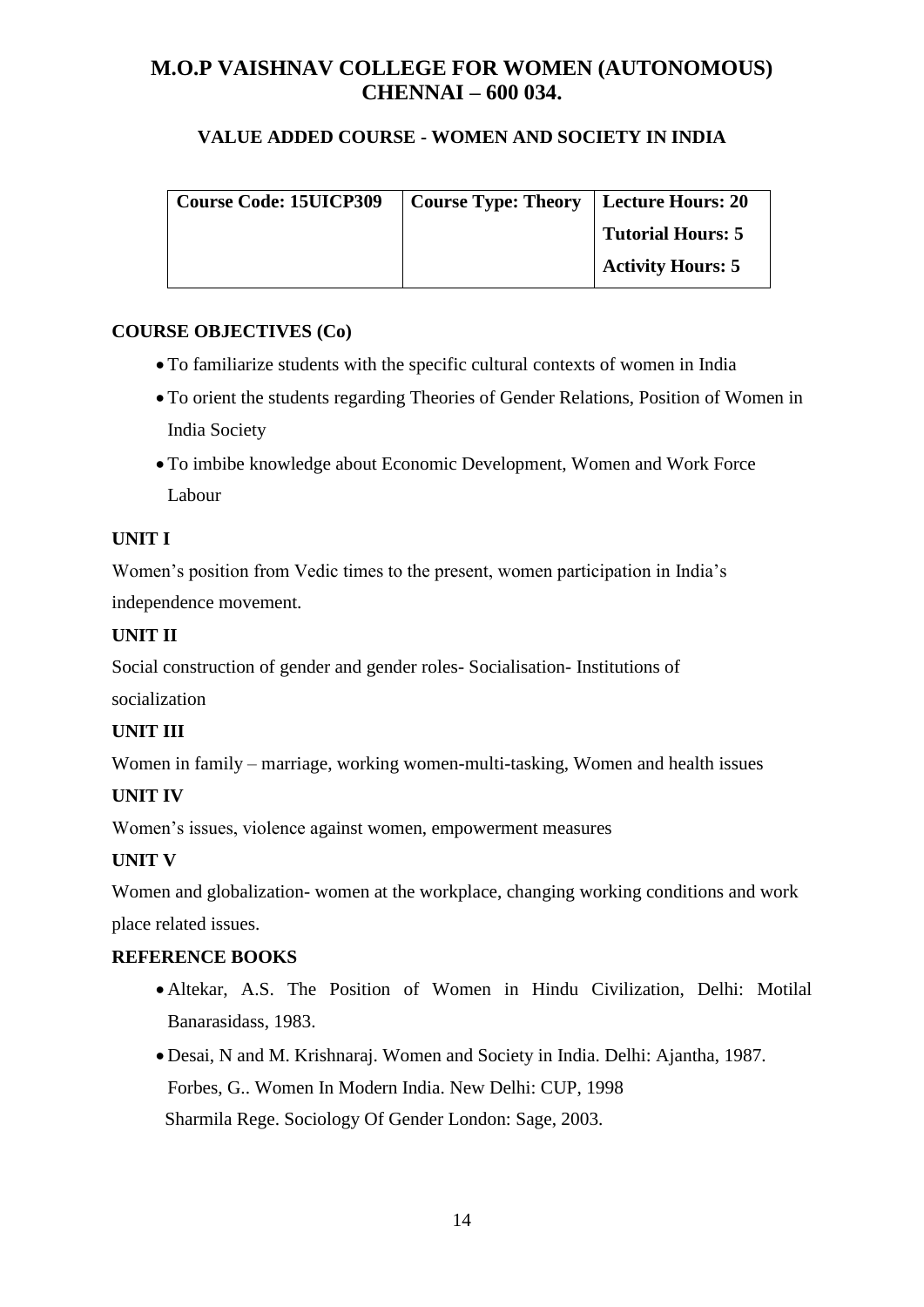#### **VALUE ADDED COURSE - SPOKEN HINDI**

| Course Code: 15UICP310 | Course Type: Theory   Lecture Hours: 20 |                          |
|------------------------|-----------------------------------------|--------------------------|
|                        |                                         | <b>Tutorial Hours: 5</b> |
|                        |                                         | <b>Activity Hours: 5</b> |

#### **COURSE OBJECTIVES (Co)**

- To help students write expository essays in Hindi on a various subject
- To impart basic and advanced Hindi Vocabulary, Grammar and Pronunciation.
- To build confidence and make students learn the language in an effective way

#### **UNIT I**

Introduction to Alphabets Basic Words used in daily life

### **UNIT II**

Numerals Relationships, Names of Day, Month, Fruits, Flowers

#### **UNIT III**

Simple Grammar with Sentence Formation Conversation with Simple Scenario

#### **UNIT IV**

Listening and Reproducing Responding to Oral Question

## **UNIT V**

Group Discussion/ Presentation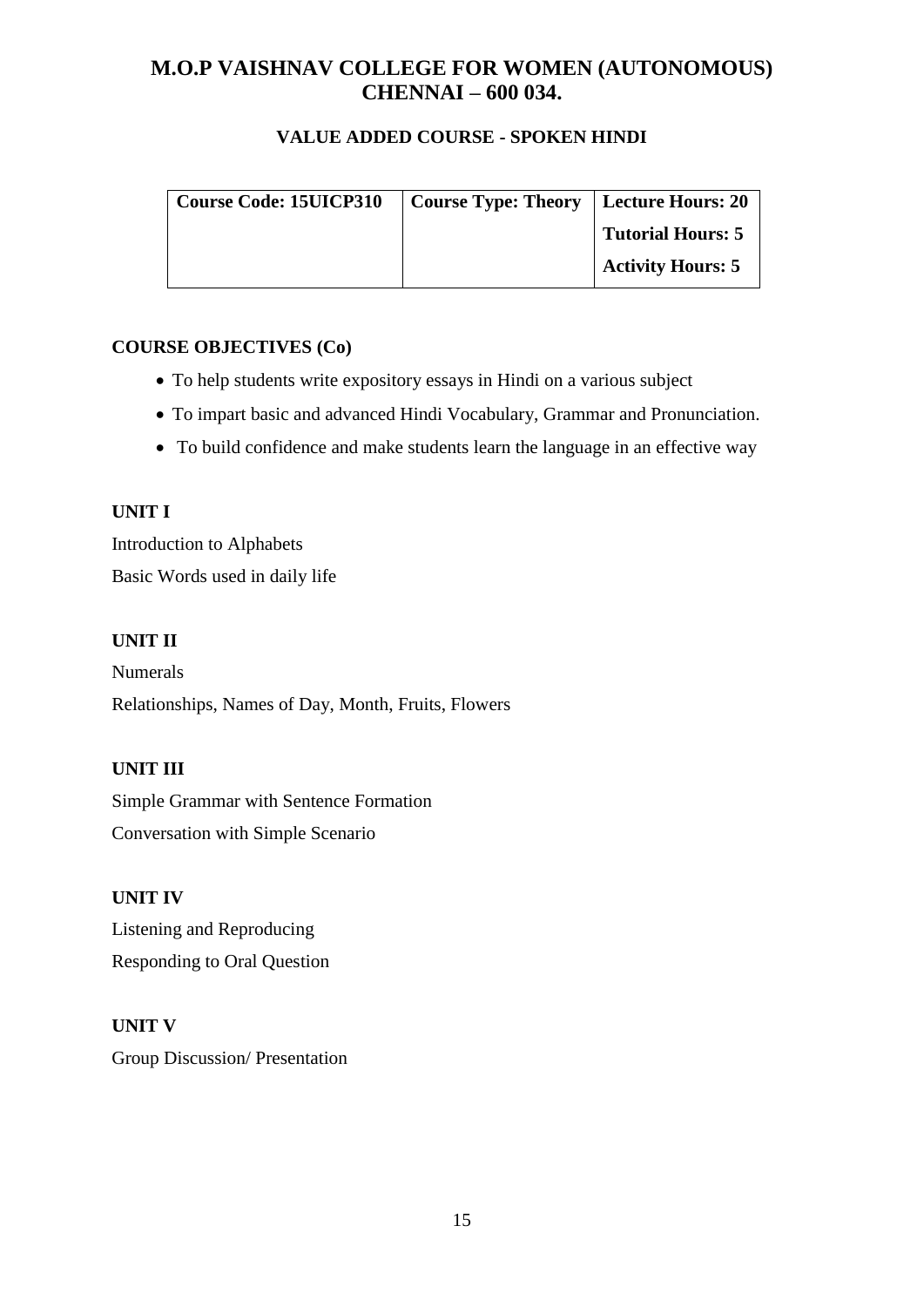#### **VALUE ADDED COURSE - SOCIAL ETIQUETTE**

| Course Code : 15UICP311   Course Type : Theory   Lecture Hours : 20 |                          |
|---------------------------------------------------------------------|--------------------------|
|                                                                     | <b>Tutorial Hours: 5</b> |
|                                                                     | <b>Activity Hours: 5</b> |

#### **COURSE OBJECTIVES (Co)**

- To make students Know different components of social-etiquette behavior, communication, and appearance
- To Explore the business etiquette of different cultures and countries
- To understand the art of communication and personal style influence

#### **UNIT I**

**Image Analysis:** What is Image? How is Image formed?

#### **UNIT II**

**Dining Etiquette:** Table Manners, Table setting, Entertaining – Business Lunch, Etiquette of a Host/Guest

#### **UNIT III**

**Tips on Good Grooming:** Image Spoilers, Magic of Colors

#### **UNIT IV**

**Dressing with Impact:** Styles and color choice, Corporate Wardrobe, Clothes coordination, Dressing for presentation, Accessories

#### **UNIT V**

**Business/Social Etiquette:** Office Etiquette, Comfort Zone, Proper introductions, Handshakes, Business Card, Body language, Meeting Manners, Speaking with confidence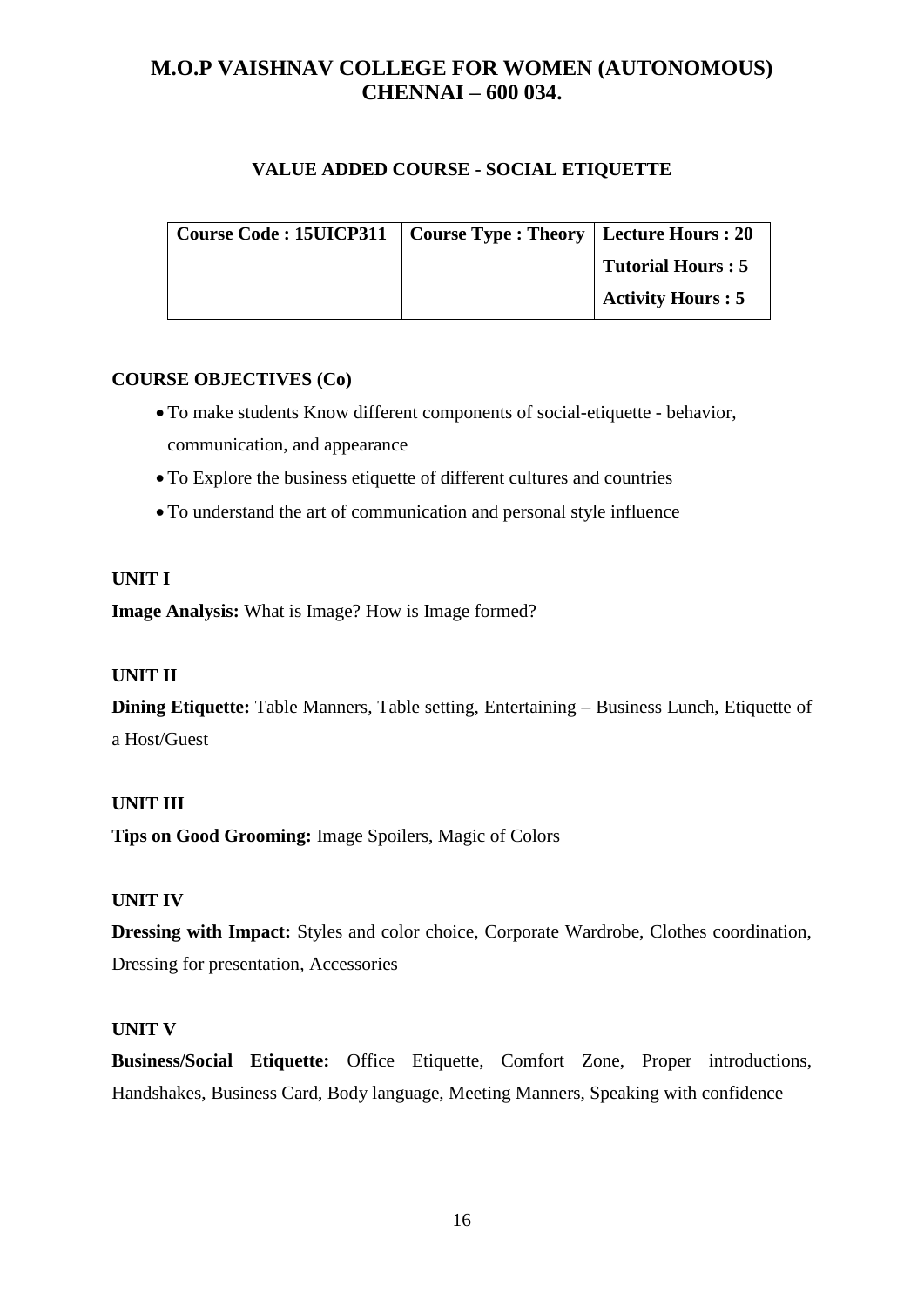#### **VALUE ADDED COURSE - BASICS OF COMPUTING SKILLS**

| <b>Course Code: 15UICP312</b> | Course Type: Practical | Lab Hours: 20            |
|-------------------------------|------------------------|--------------------------|
|                               |                        | <b>Tutorial Hours: 5</b> |
|                               |                        | <b>Activity Hours: 5</b> |

#### **COURSE OBJECTIVES (Co)**

- To familiarize with basics of Computers and Microsoft Windows
- To make students perform basic functions in a word processor and spreadsheet
- To explore the impact that technology has on individuals and organizations

#### **UNIT I**

- Knowledge of Basic computers
- Windows Operating system

#### **UNIT II**

• MS Word 2010 Training

#### **UNIT III**

• MS Excel Training

#### **UNIT IV**

MS Power point Training Internet Training

#### **UNIT V**

Email internet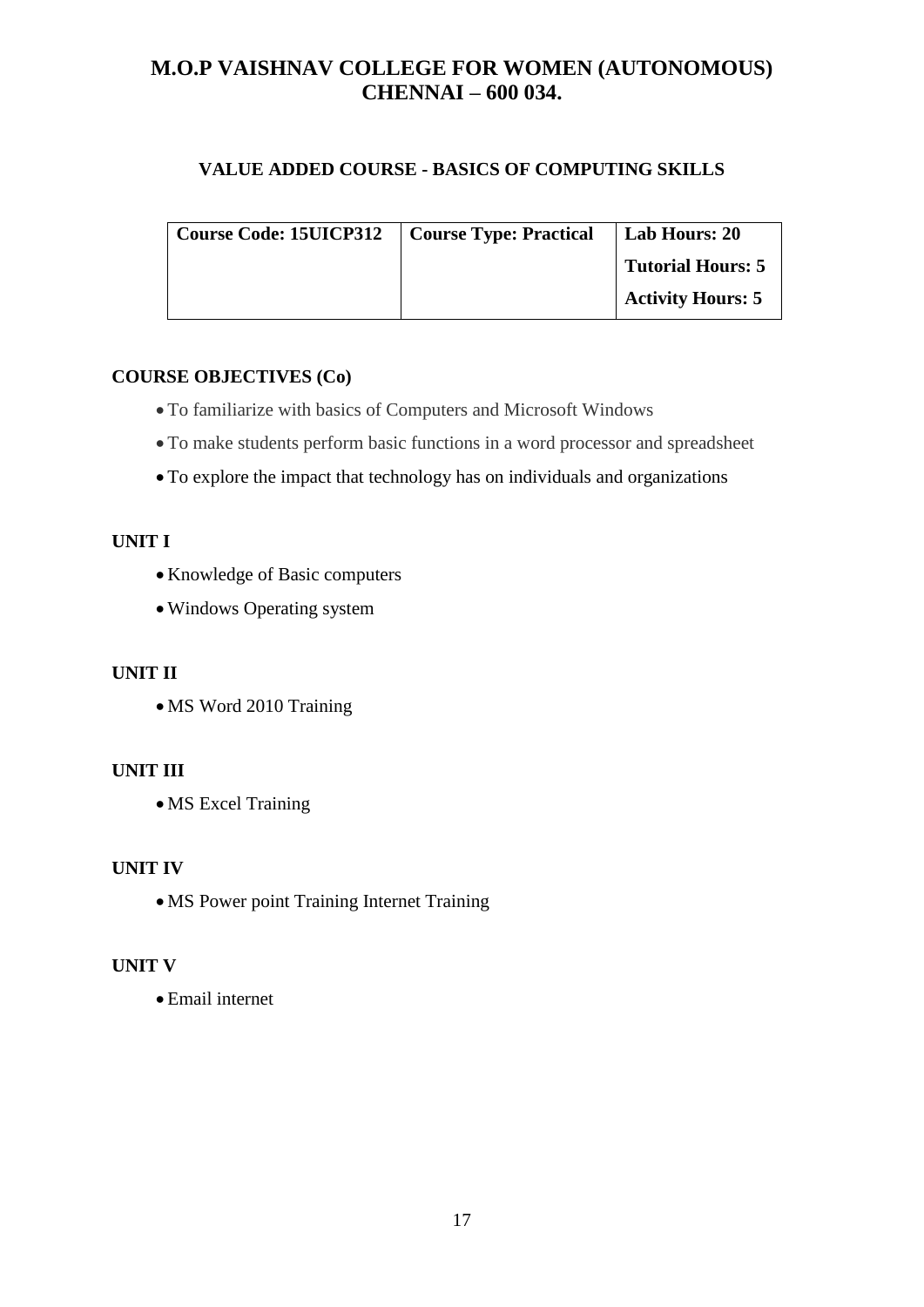#### **VALUE ADDED COURSE - WORK PLACE COUNSELLING**

| <b>Course Code: 15UICP313</b> | Course Type: Theory   Lecture Hours: 20 |                          |
|-------------------------------|-----------------------------------------|--------------------------|
|                               |                                         | <b>Tutorial Hours: 5</b> |
|                               |                                         | <b>Activity Hours: 5</b> |

#### **COURSE OBJECTIVES (Co)**

- To integrate knowledge with practice, particularly to synthesize key concepts from a number of counselling theories, to cope with the multi-dimensional needs of workplace.
- To cultivate a healthy and positive work environment by identifying major issues that may need professional intervention.
- To develop a practice model with own values to address conflicts or tensions arising from the inter-personal relationships in work settings.

#### **UNIT I**

#### **Introduction**

- The Role at Work Place
- Personal Best and Professional Best
- Improving Your Assertiveness

#### **UNIT II**

#### **Self-Awareness**

- Self-Management
- Body Language and Frame of Reference
- Assertiveness